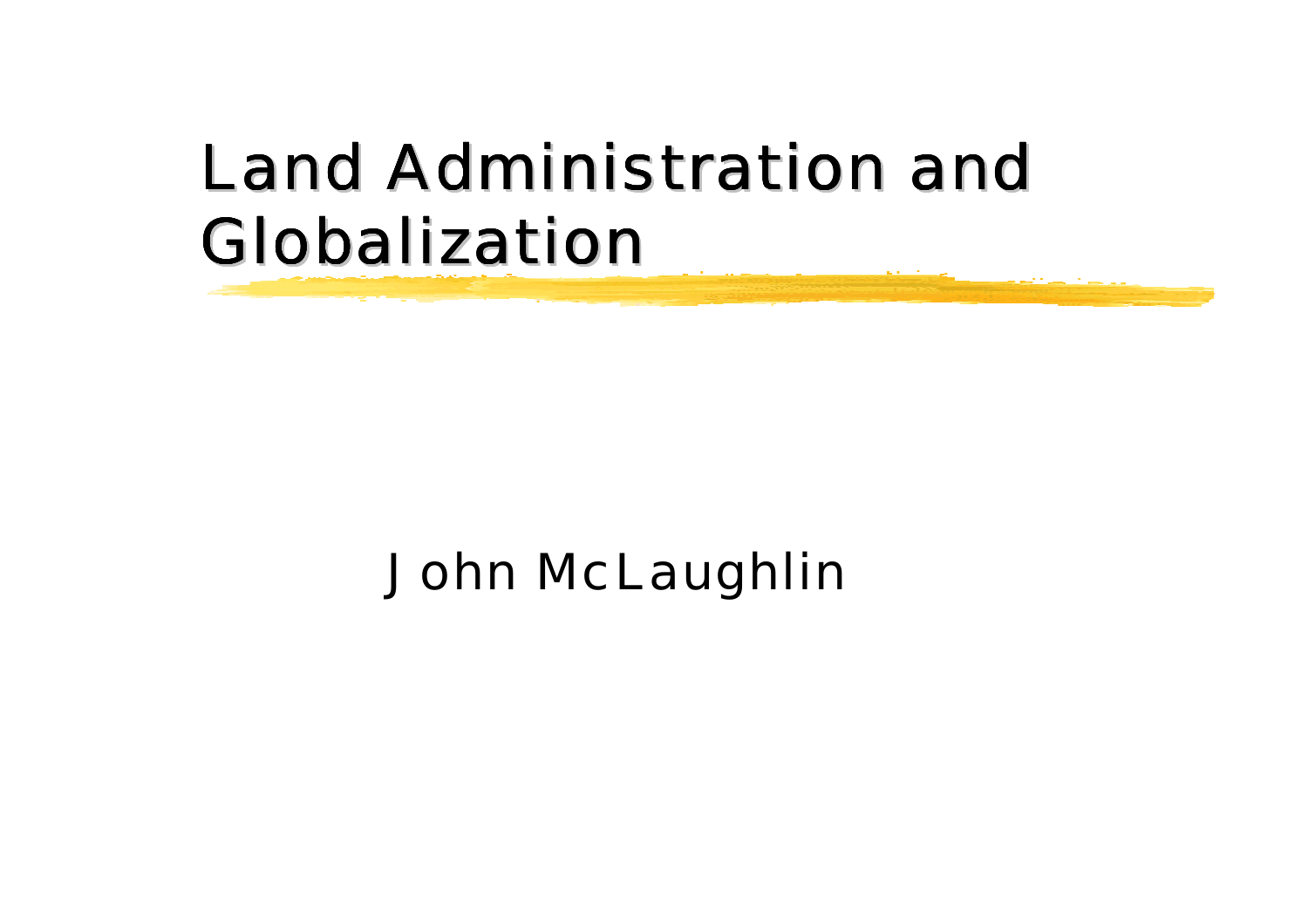# Perspectives on Globalization

- Evolution of a shared infrastructure for global development and integration.
- Advancing the objective of a marketdriven global economy.
- Towards a global society.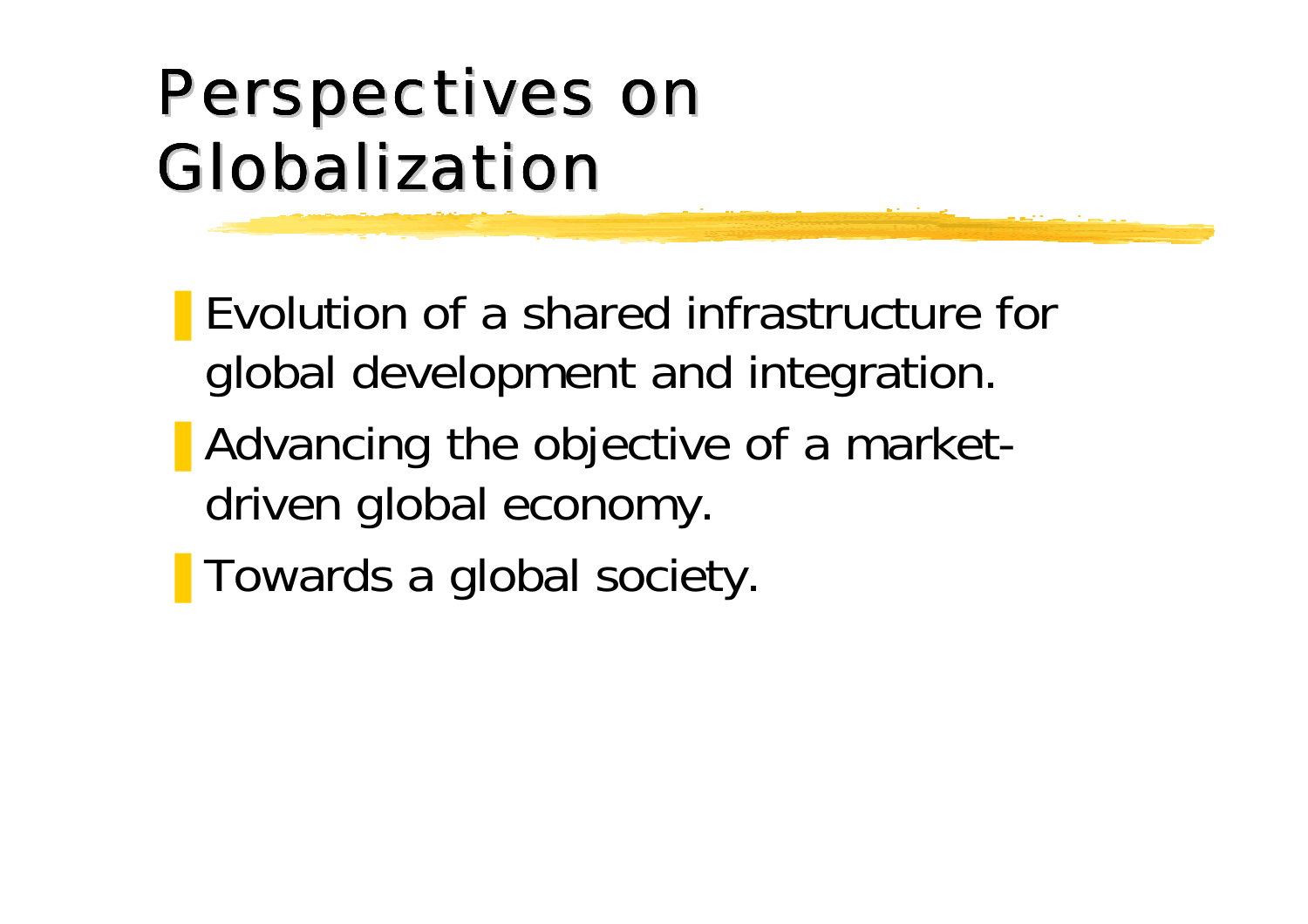#### Internet Traffic

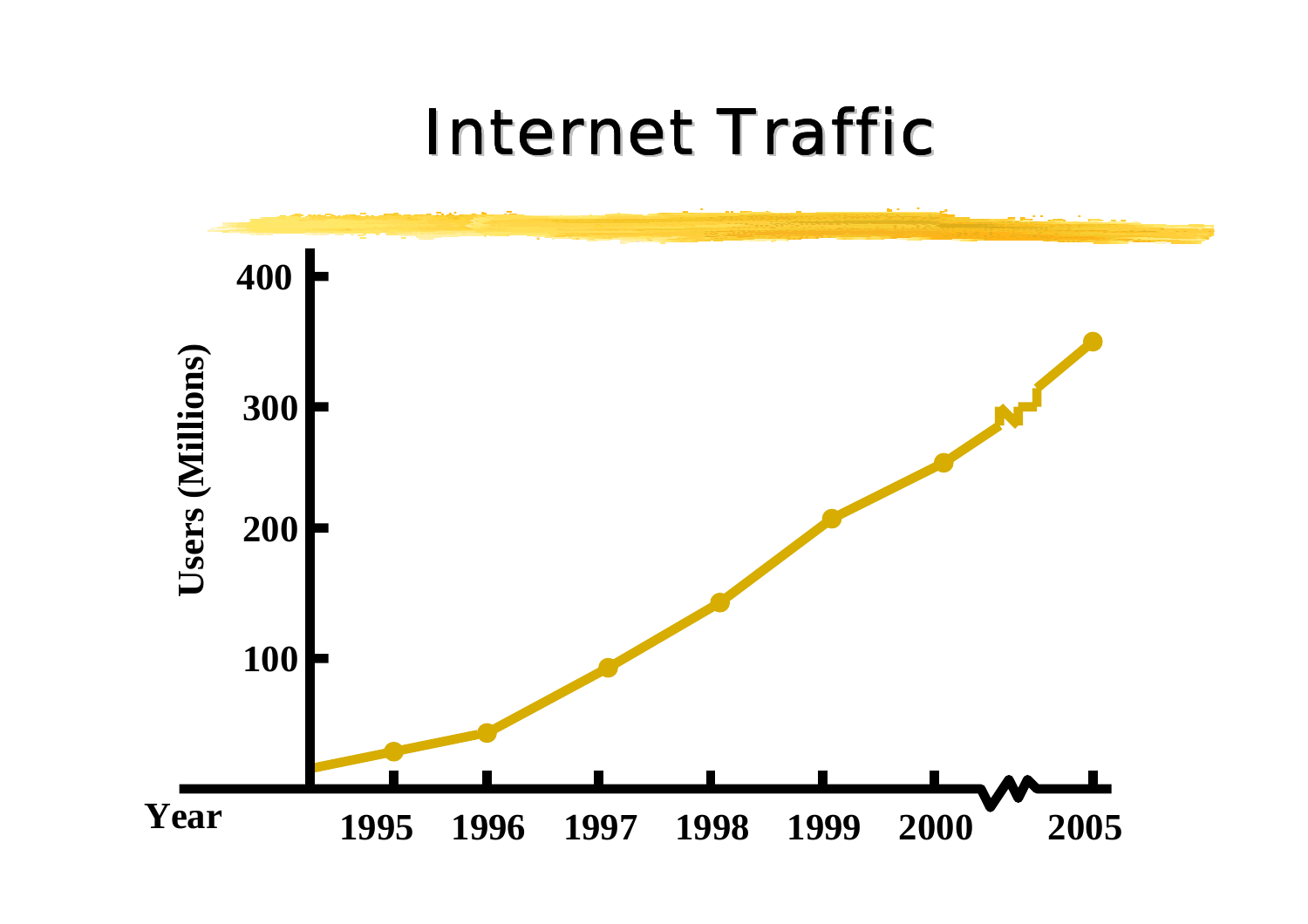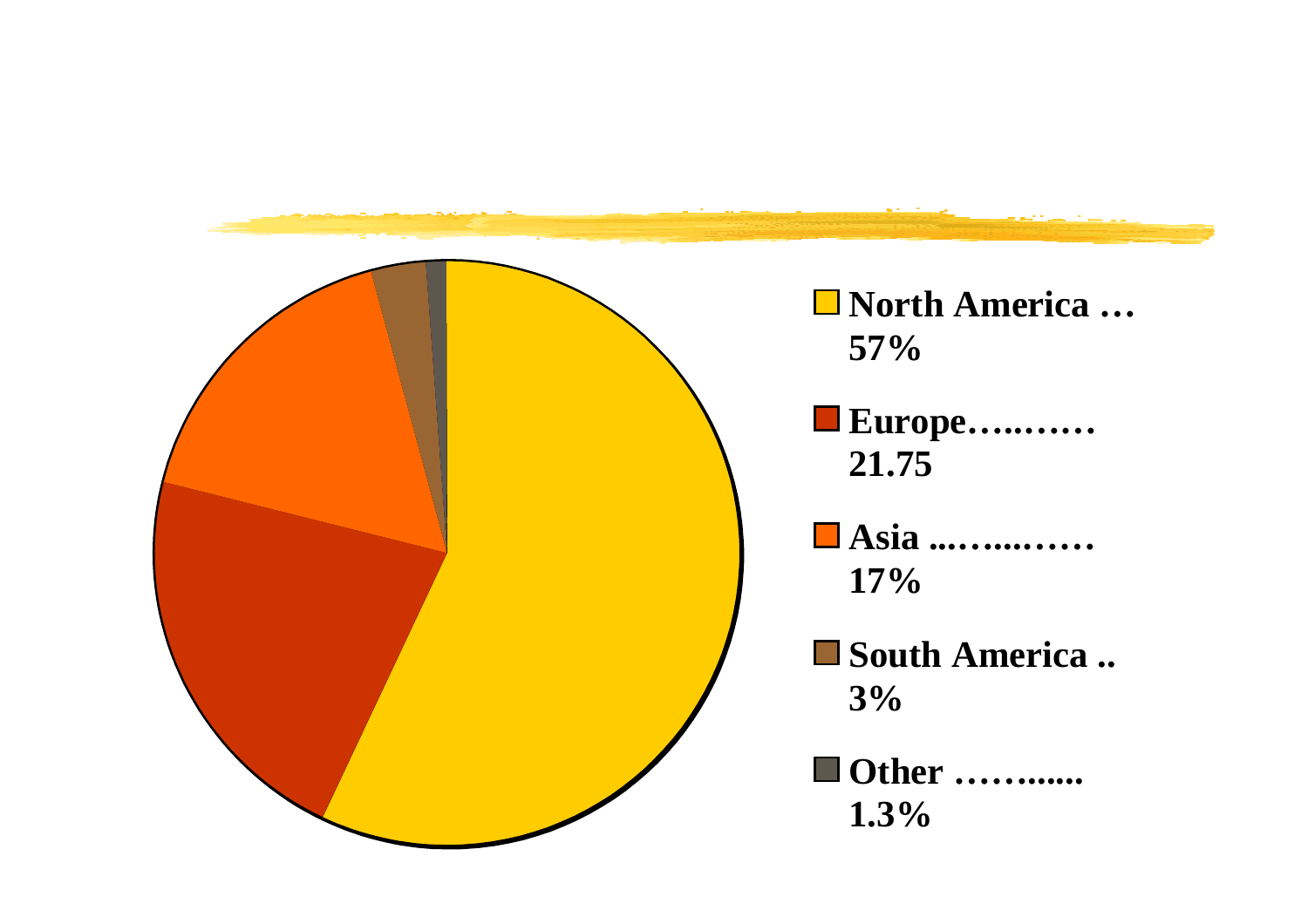## Global Economy

- **Trend towards globalization as evidenced** in the pattern of sustained growth in world trade and investment flows.
- Modern origins traced to the postwar creation of a set of international institutionsto promote free trade, full employment and economic stability and to regulate international finance.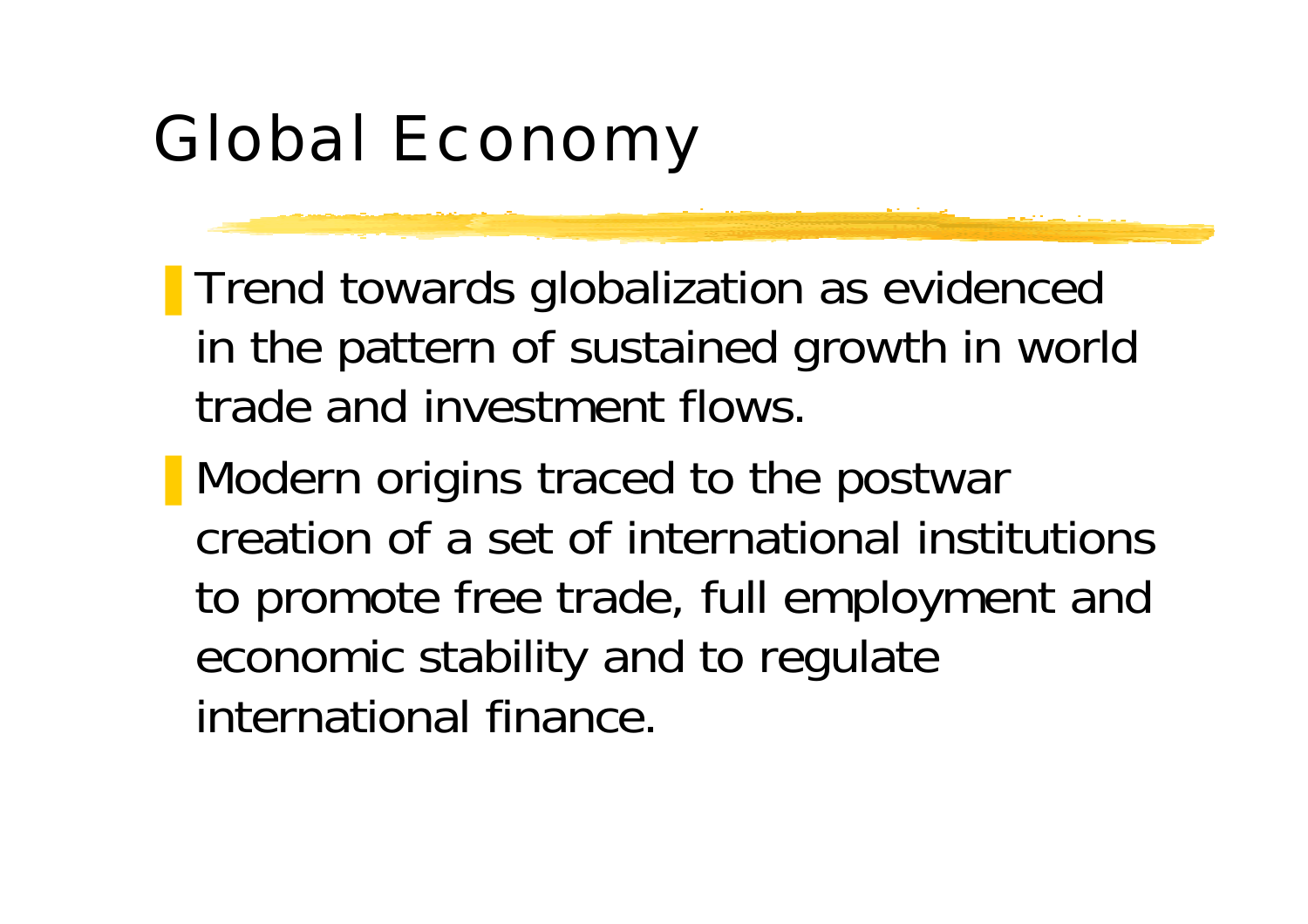- Postwar growth in the world economy historically unprecedented rates (between 1950 and 1990 real output increased fivefold).
- **I** International flows of capital and technology have become significantly more important than flows of goods as determinants of economic returns.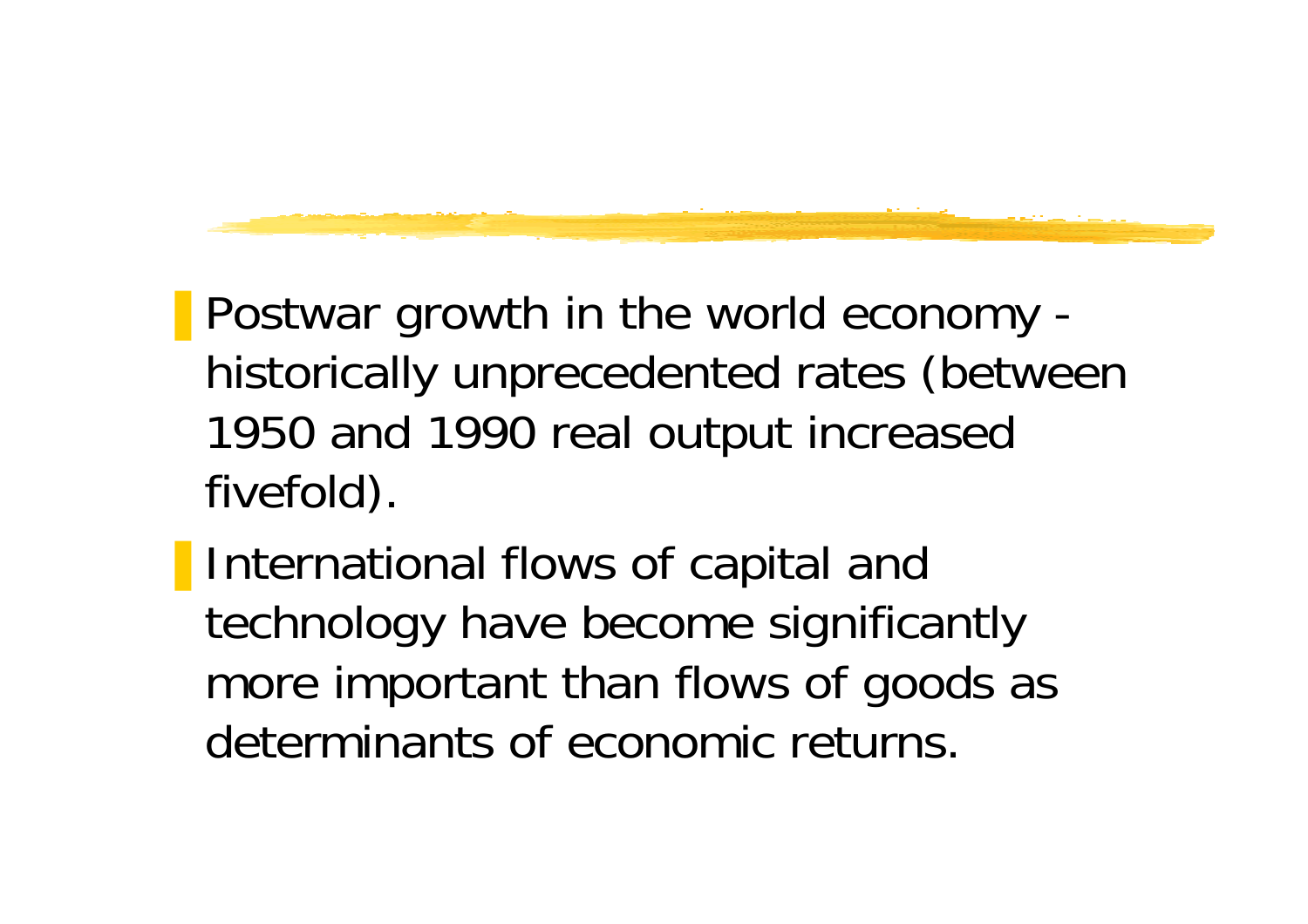"The system can be envisaged as a gigantic circulatory system, sucking capital into the financial markets and institutions at thecenter and then pumping it out to the periphery, either directly in the form of credits and portfolio investments or directly through multinational corporations."

George Soros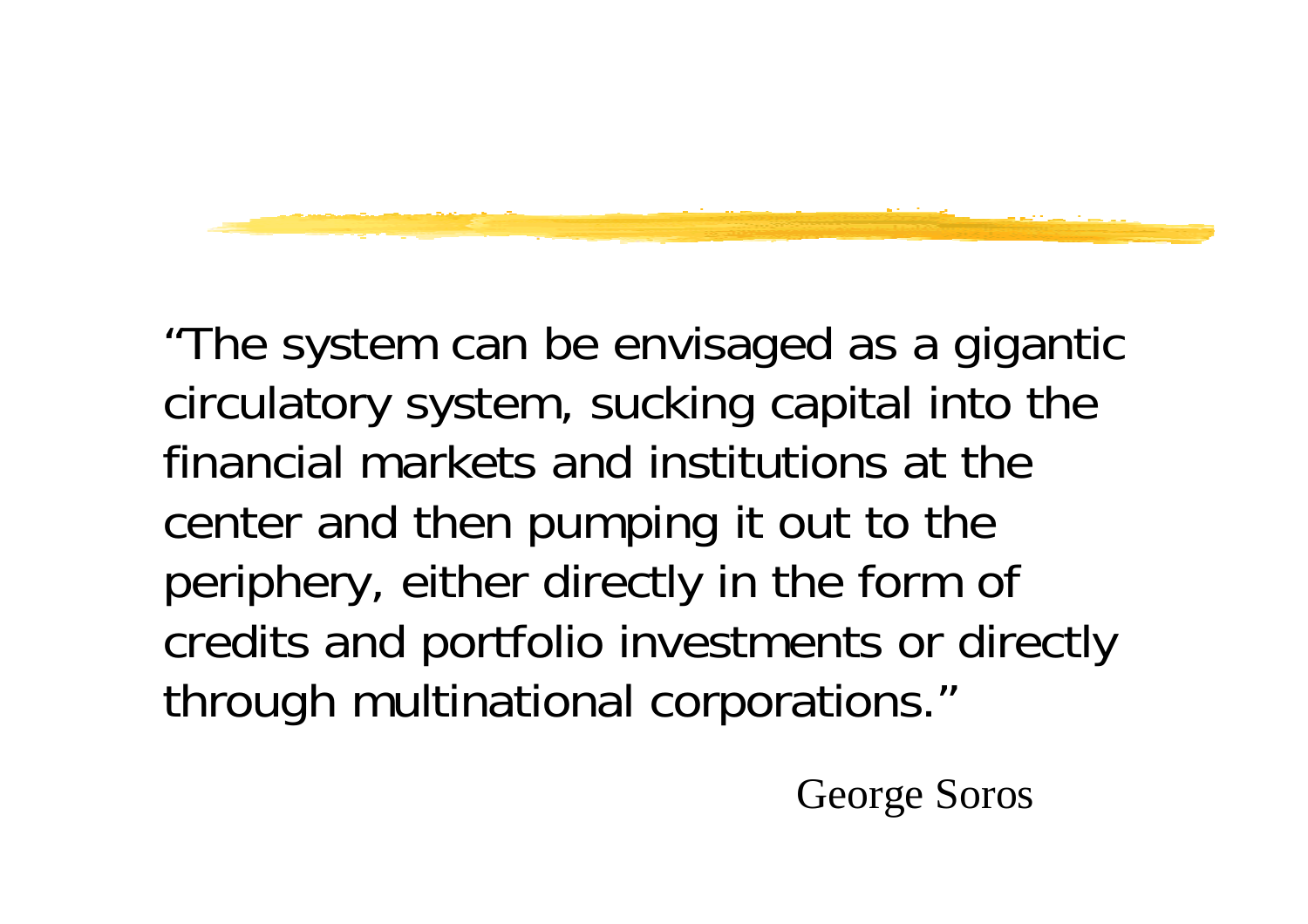## Growing Concerns

- Recent financial crises and responses (e.g. arguments for capital controls).
- Providing meaningful and long lasting support for Heavily Indebted Poor Countries.
	- Coping with the debt trap: too many developing countries unable to maintain interest payments, forced to curtail investment and imports.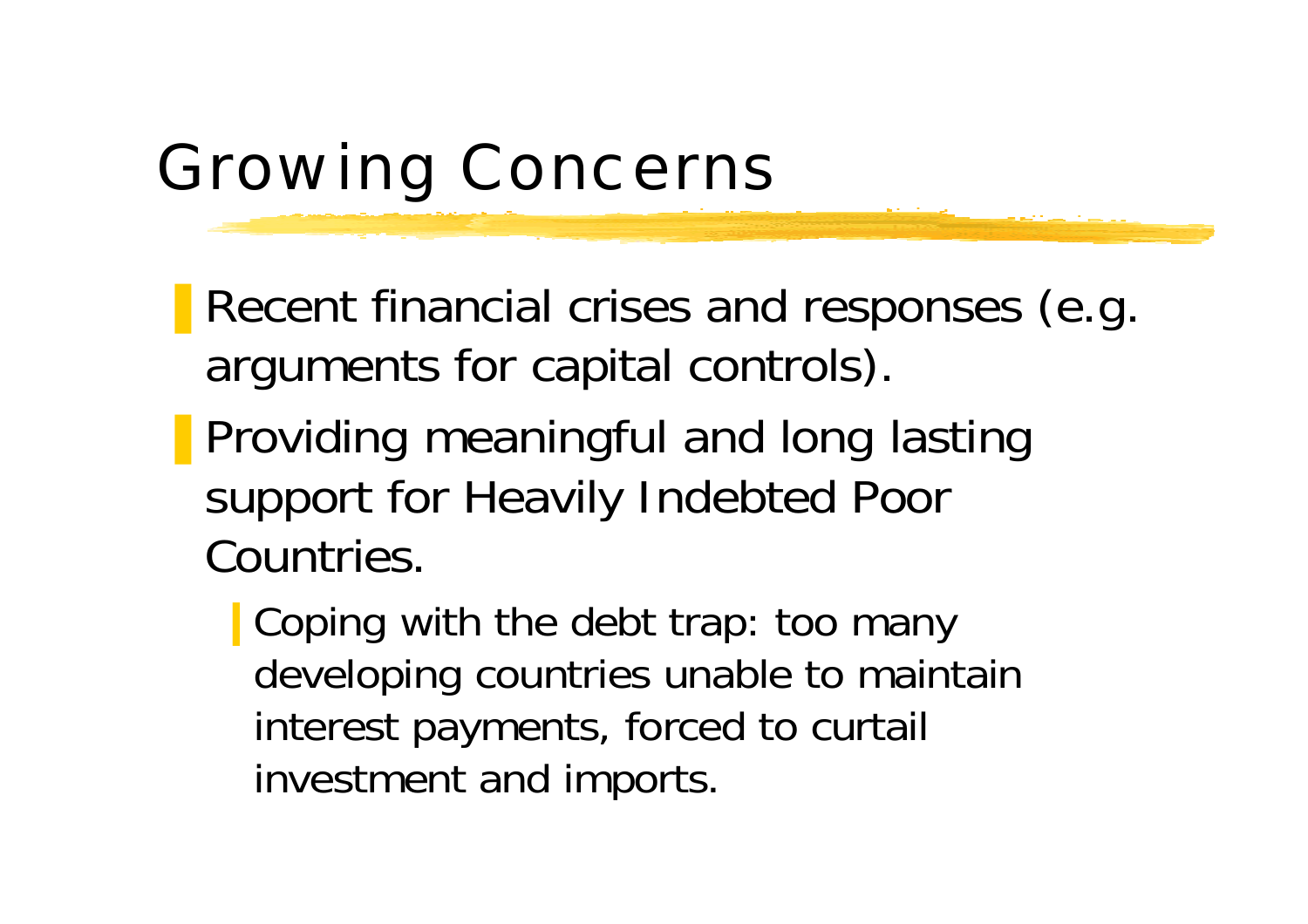

■ More generally, the whole issue of providing effective development aid: A trillion \$ in aid. "Yet countless studies have failed to find a link between aid andfaster economic growth".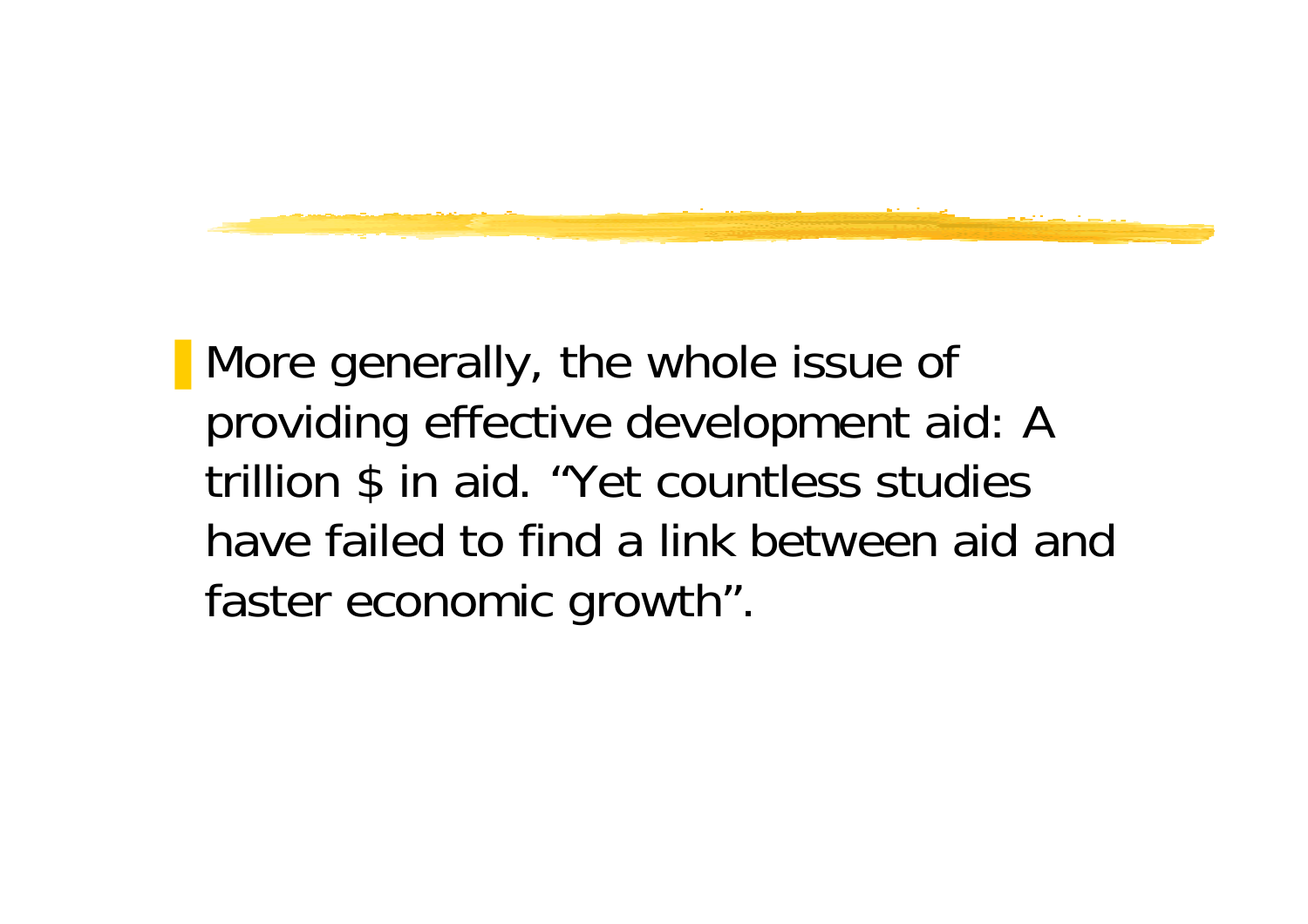

■ While global economic integration is clearly accelerating, it is not the only reality. Perhaps as many as eighty percent of the approximately six billion people in the world still live outside global consumer networks.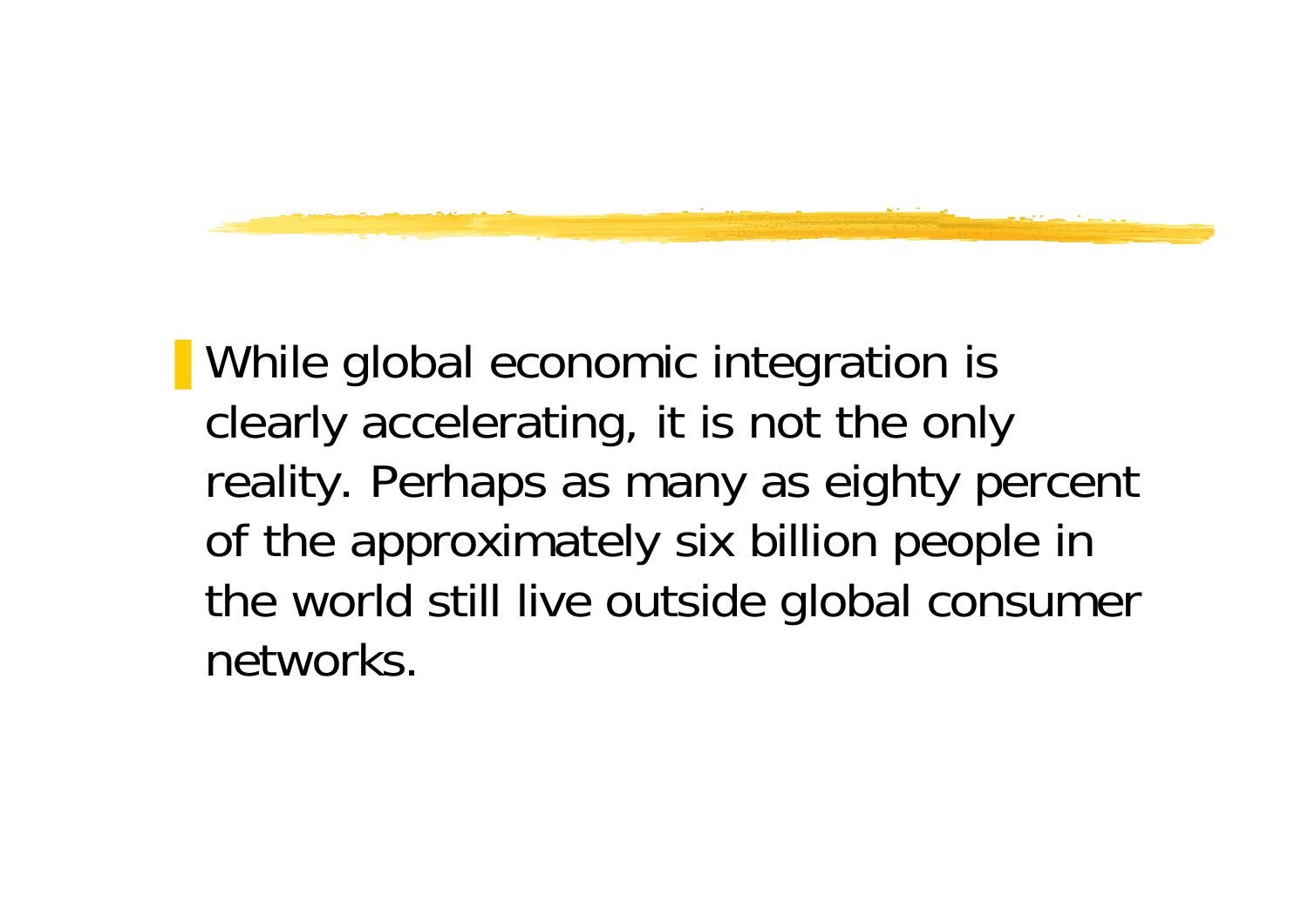## Towards a Global Society

- ❚ Triumph of liberal capitalist democracy as the end of history.
- **The "information / knowledge society",** transforming:
	- The forces of production, especially changes wrought on by computer and telecommunications.
	- The relations of production, especially changes in the organization of work.
	- Culture, especially the link between image and reality.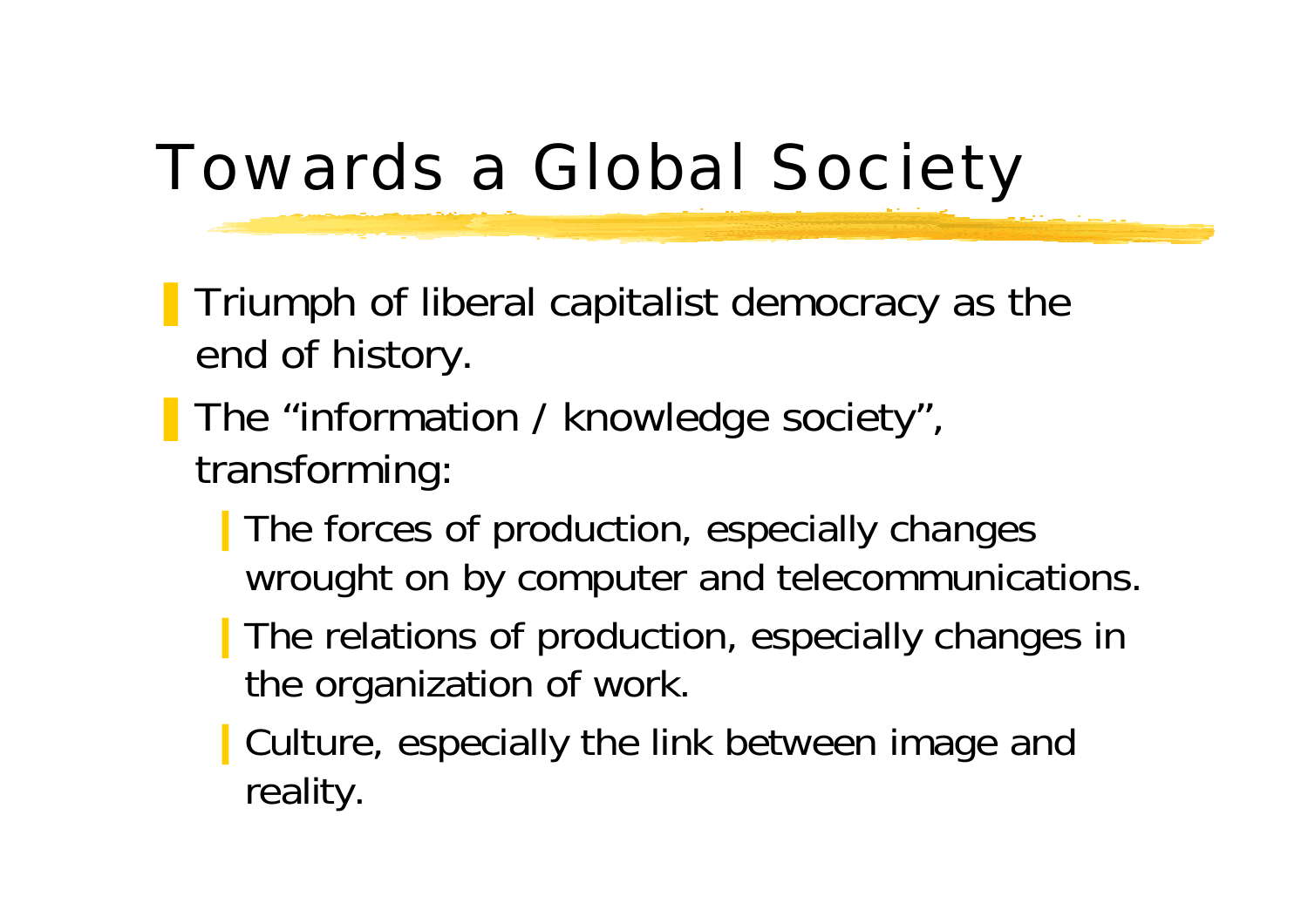■ "Yet technology is merely accelerating, rather than causing these long-trends. And the information society is still directed by the traditional power and profit goals of political and economic elites."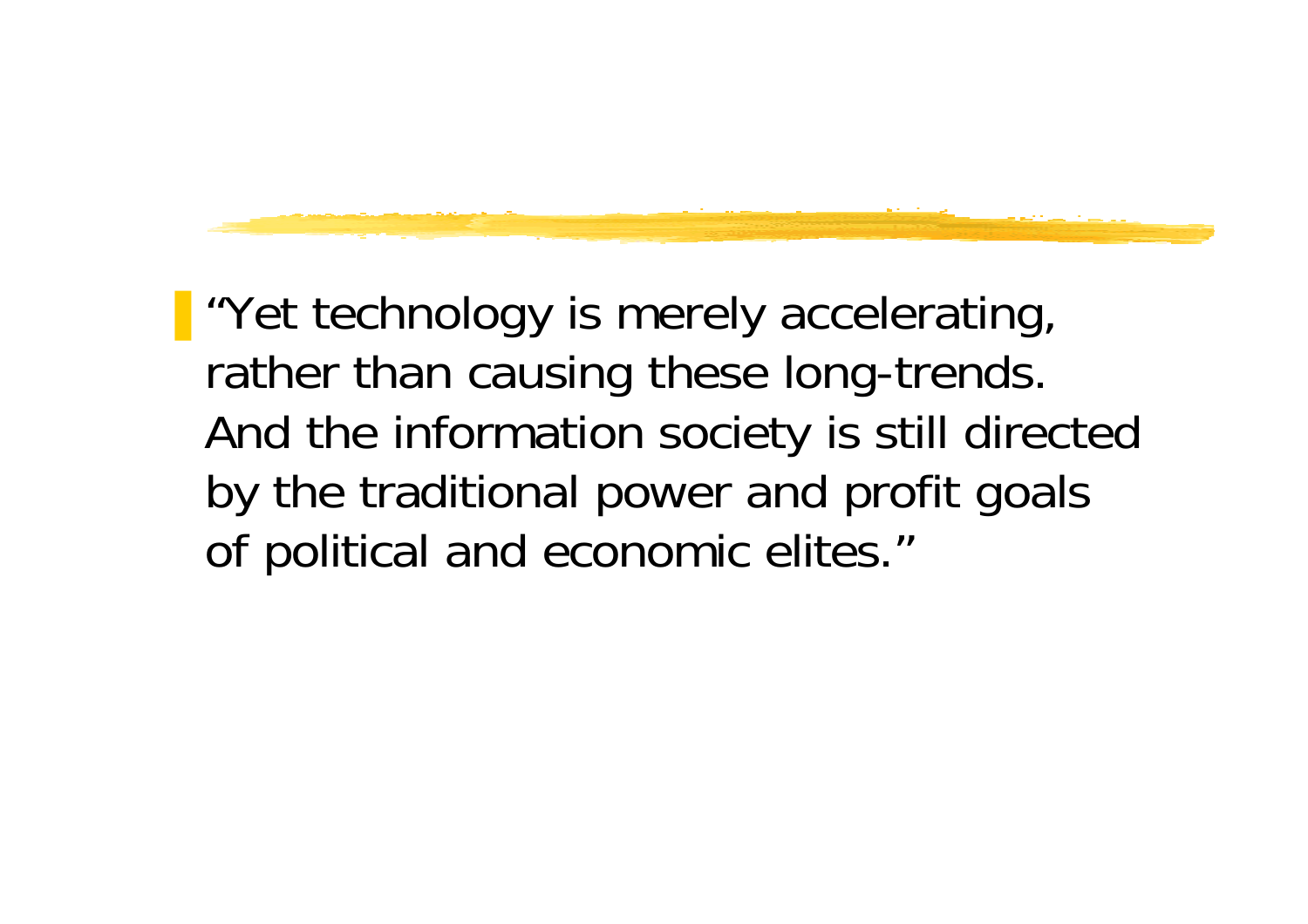■ Concerns over the survival of national cultures and the unfairness of rapid change, even about the nature of political and cultural sovereignty.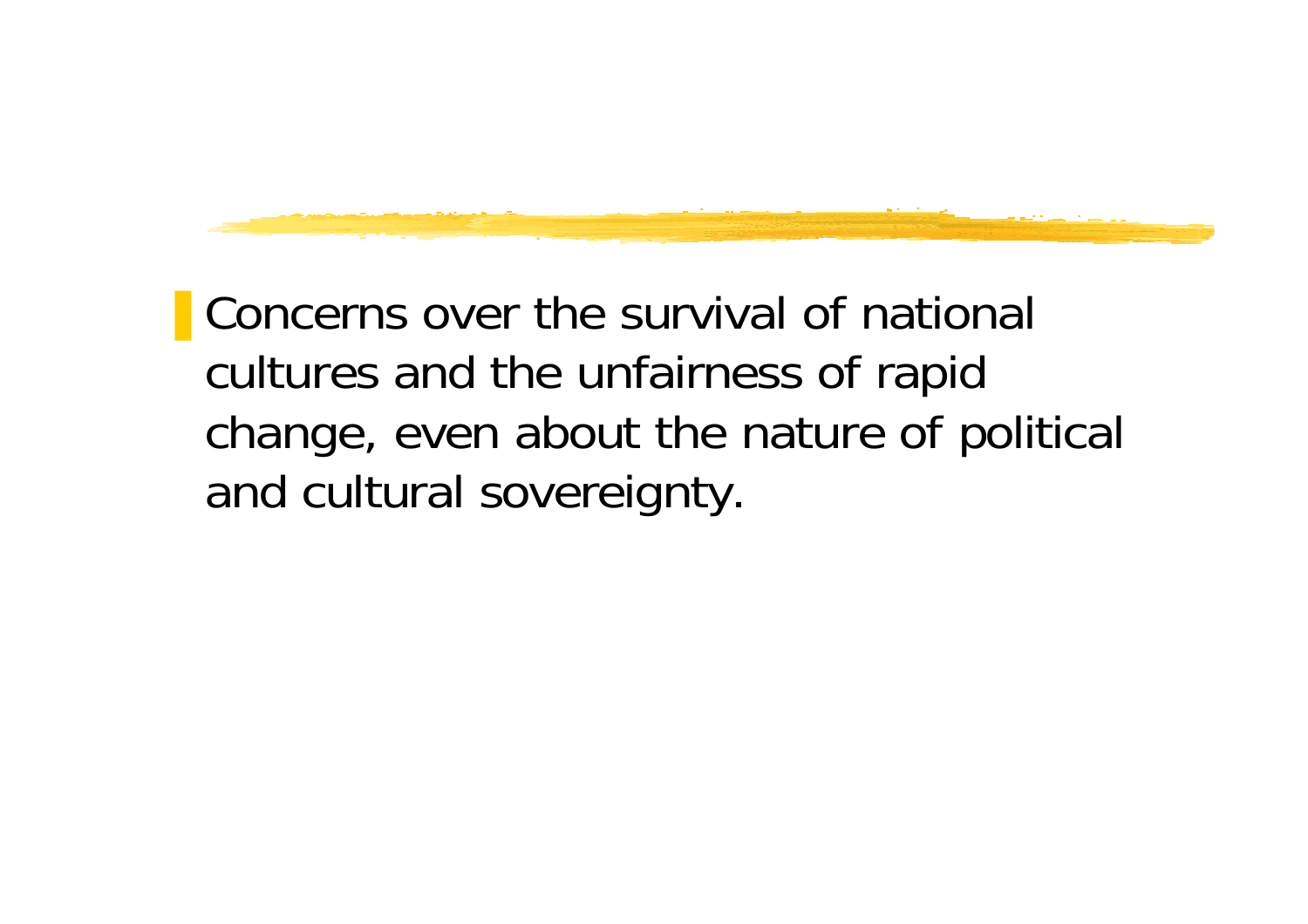## Globalitarian

■ "Regimes which admit no other policy than a market driven one, subordinate the social rights of citizens to the competitive ethos, and hand over to financial markets complete control of the activities of dominated societies."

Ignacio Ramonet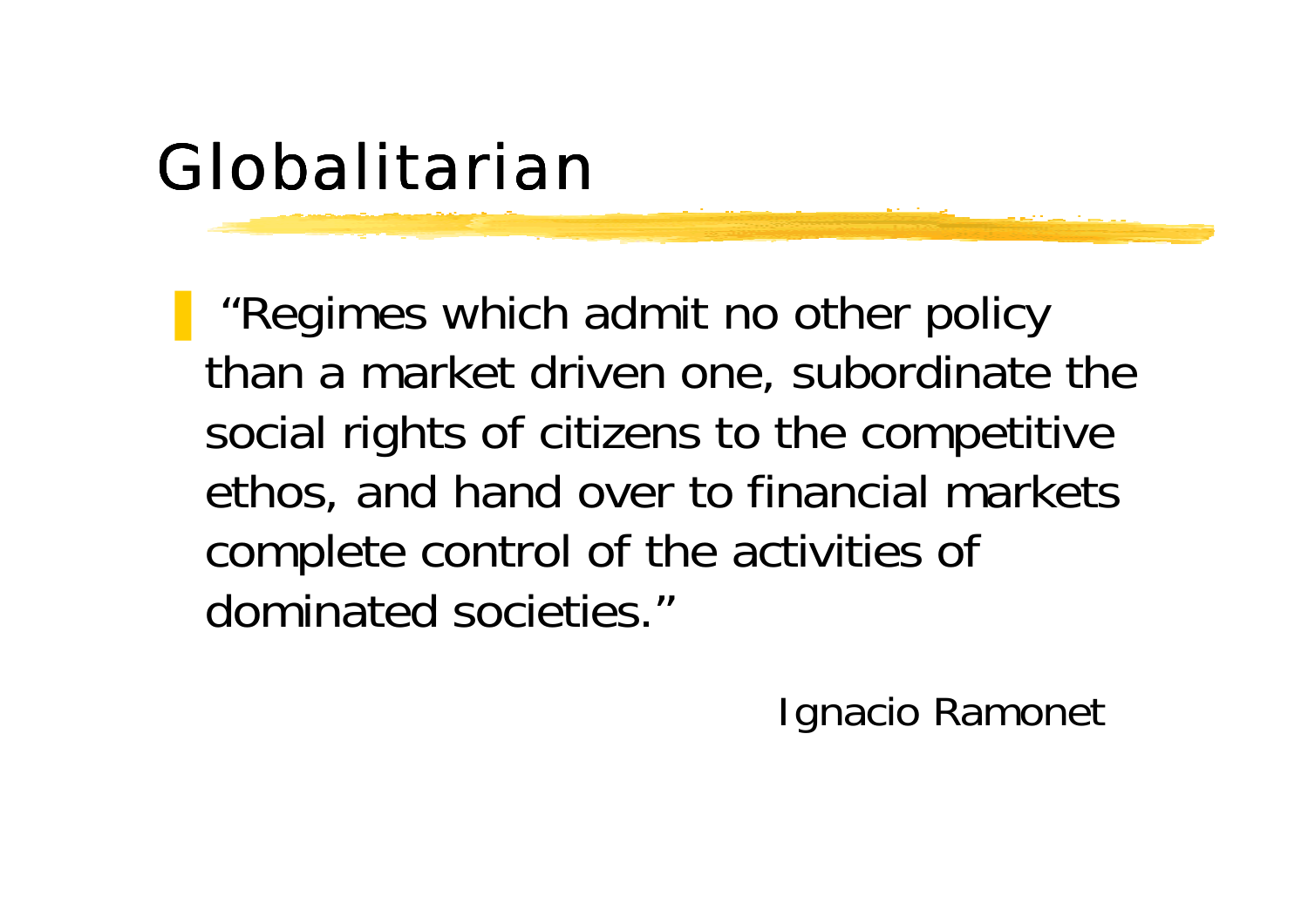# Impact on Land Administration

■ Dominant global ideology of the past decade placing special emphasis on the importance of institutions such as property to both economic and social development.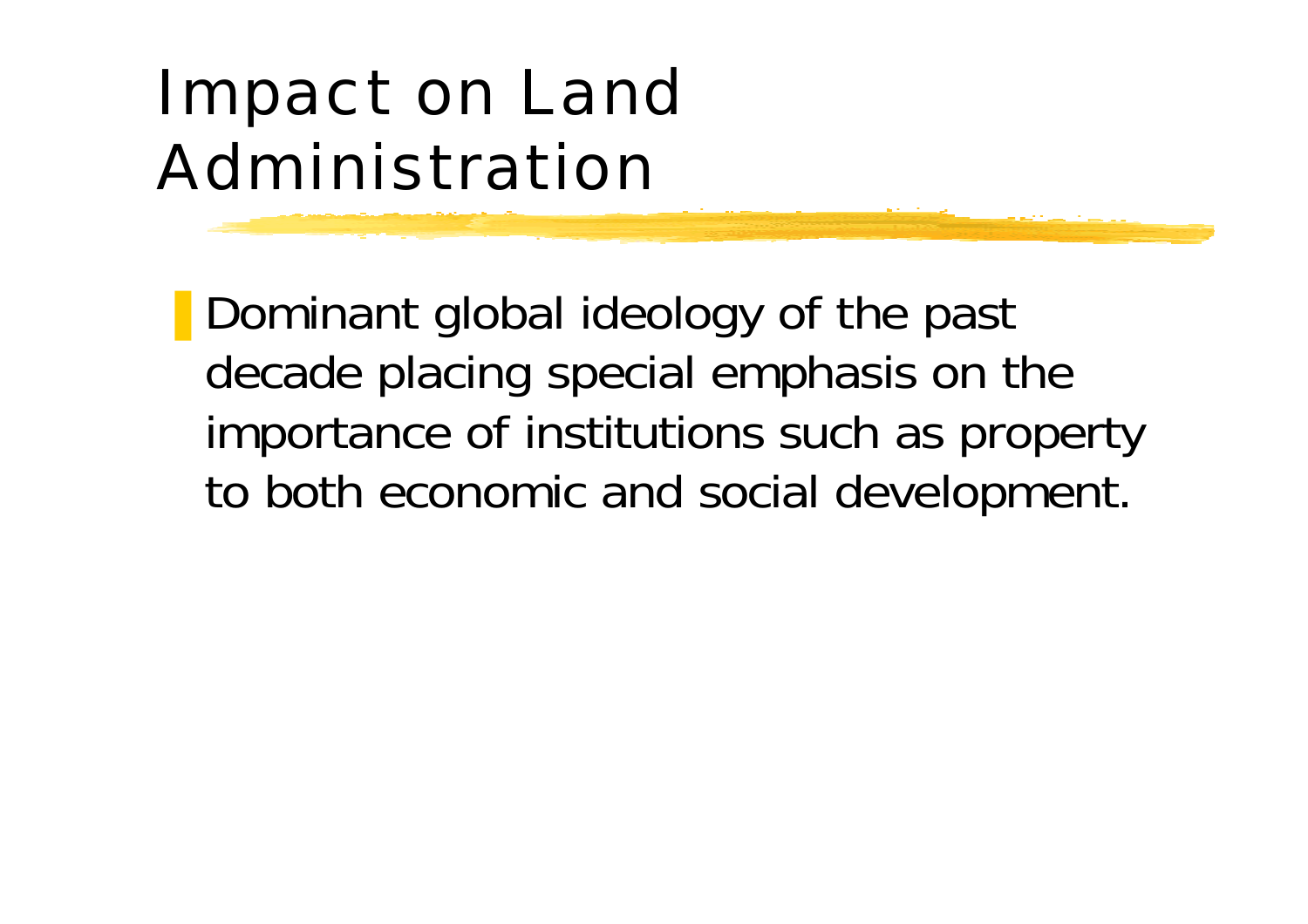- Moving well beyond the land reform focus of the 1970s and early 1980s, current focus on:
	- **Property formalization.**
	- The relationship of property systems to other key infrastructure developments.
	- The relationships to the financial markets (including the securitization of assets in both real and personal property) very much in tune with the globalization agenda.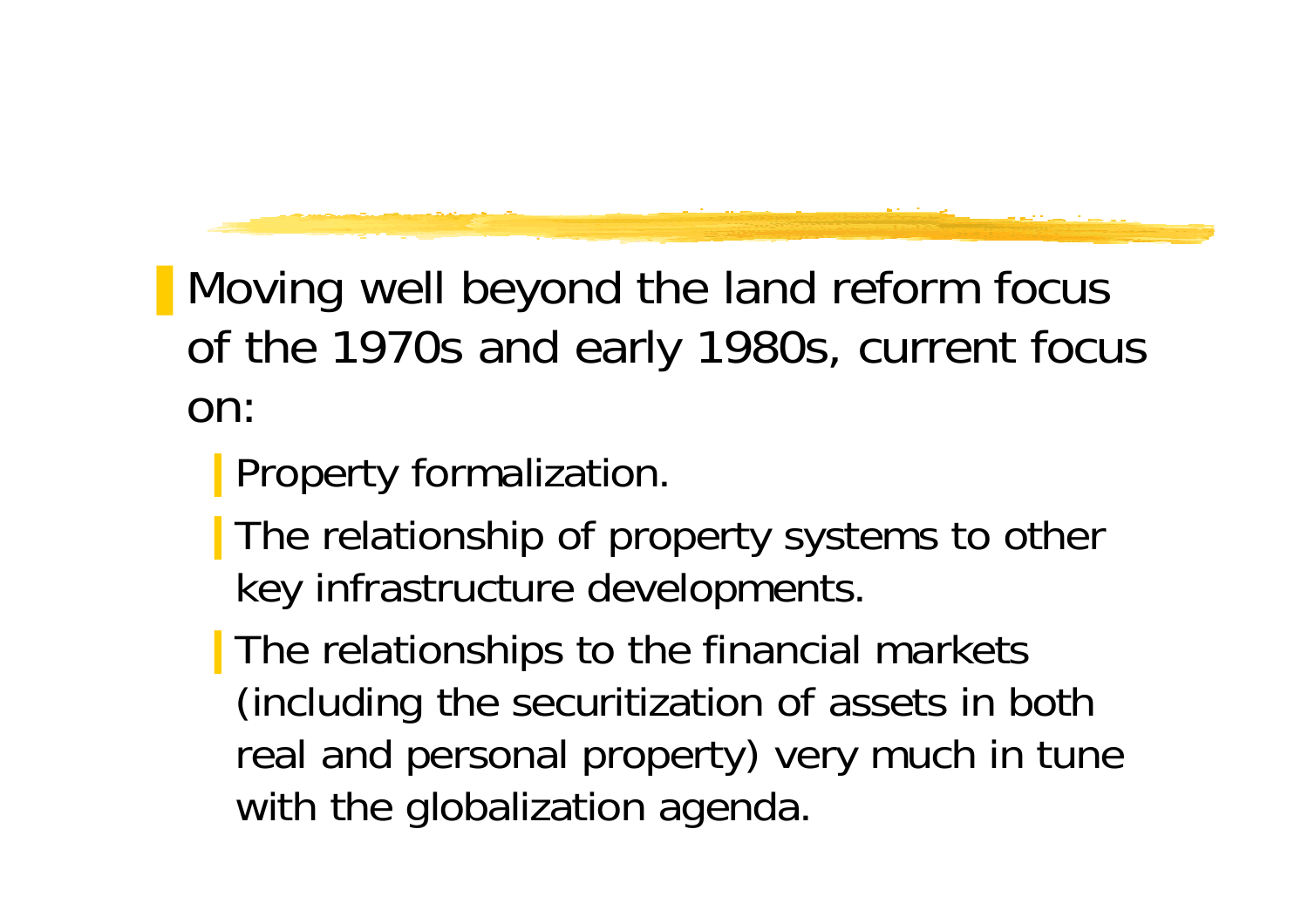- Flow of private capital increasingly contributing to renewed interest in property institutions (including new strategies for joint public/private financing of property infrastructure).
- Growing recognition of the potential role of property in advancing a global social development agenda, based around notions of the civic society a la Putnam and the concepts of property-owning democracy a la Rawls.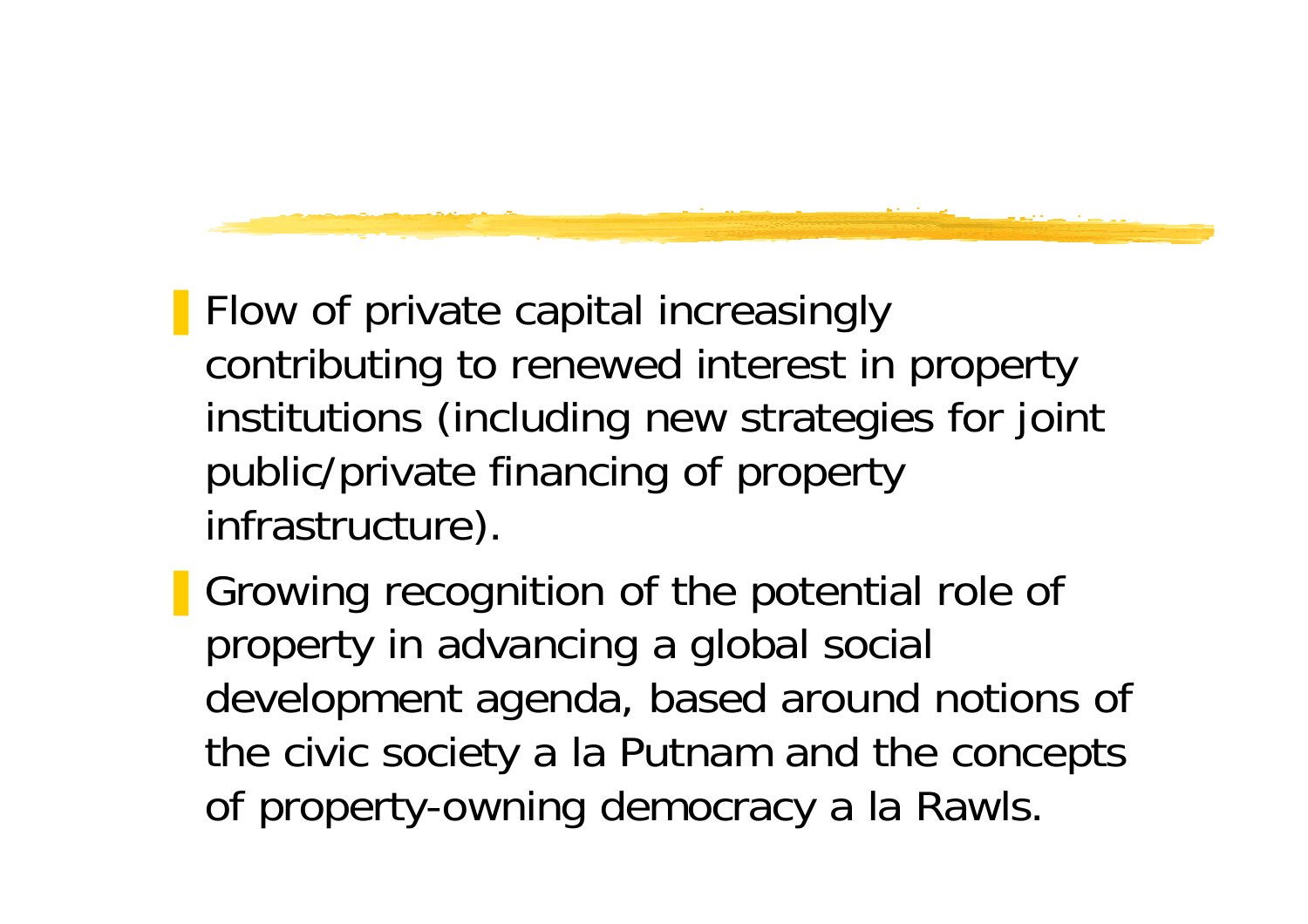#### ■ Witnessing:

- Widespread introduction of common technologies.
- **■** Standards and business processes leading towards a common property infrastructure.
- Increasingly dictated by the needs of business customers, both local and foreign and less by the jurisdiction-specific requirements of the property professions.